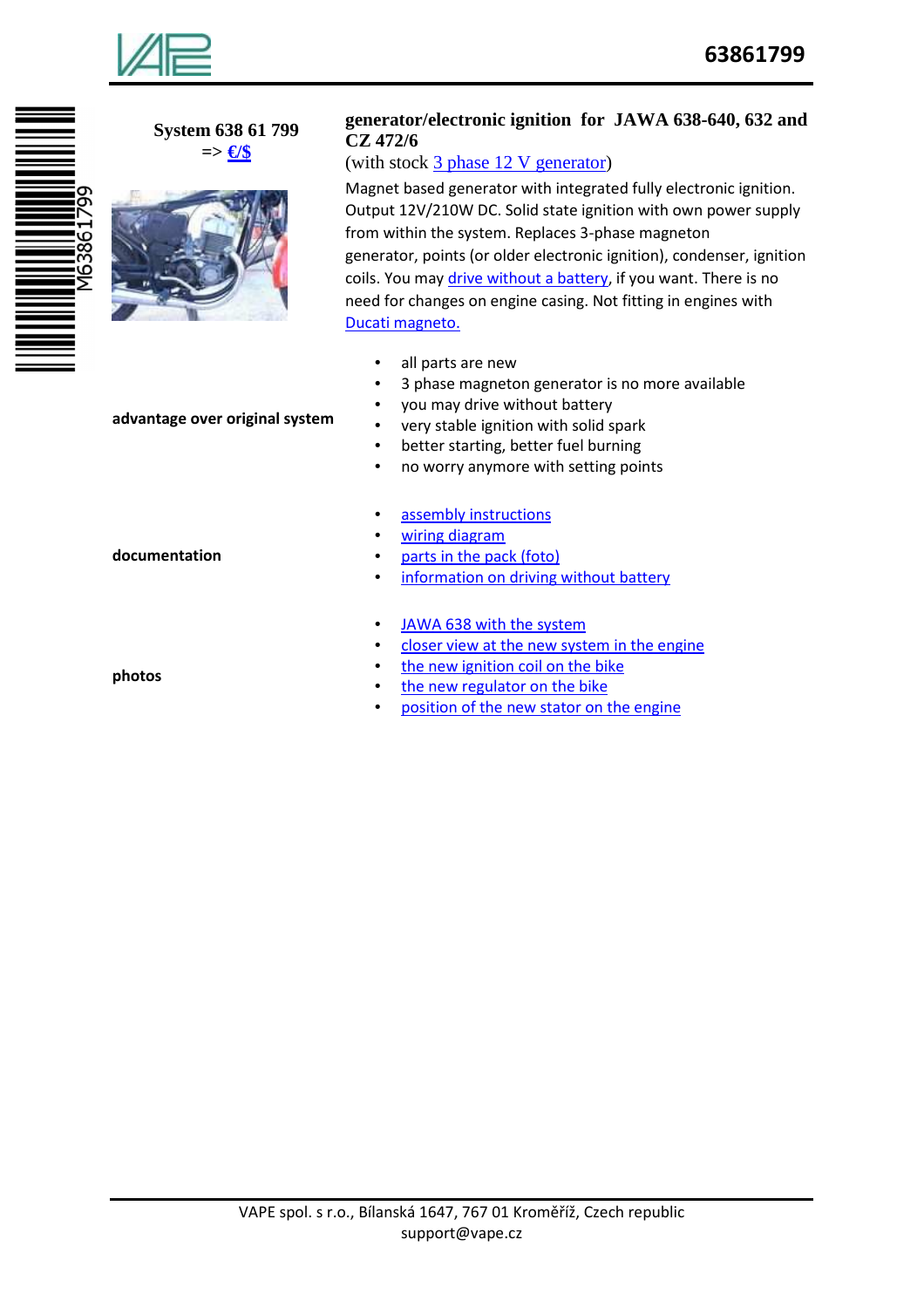

# Assembly instructions for **system 638 61 799 00** Version 08.02.2010

# **If you can install and time a stock ignition and possess basic mechanical skills, you can install a VAPE system!**

## **If you never have worked on your ignition, better have it done by someone who knows.**

VAPE can not monitor the compliance to those instructions, nor the conditions and methods of installation, operation, usage and maintenance of the system. Improper installation may result in damage to property and possibly even bodily injury. Therefore we assume no responsibility for loss, damage or cost which result from, or are in any way related to, incorrect installation, improper operation, or incorrect use and maintenance. We reserve the right to make changes to the product, technical data or assembly and operating instructions without prior notice.

## **Please read these instructions fully and carefully before starting work on your motorcycle**

Please bear in mind that any modification of the material as well as own repair attempts which have not been agreed with VAPE may result in a loss of warranty. Do not cut off wires. This leads to a loss of reverse polarity protection and often results in damage to electronics. Also, please take note of the information provided on the information page for this system. Check that what you have bought really corresponds to the motorcycle you have. Wrong ignition settings may damage your engine and even hurt you during kickstart (violent kickbacks). Be careful during the first test runs. If needed change settings to safer values (less advance). During assembly check carefully that the rotor (flywheel) does not touch the stator coils or anything else, which may happen due to various circumstances and lead to severe damage.



**IMPORTANT:**

## **Designated use**

This system is designated to replace stock dynamo/alternator & ignition systems in vintage and classic motorcycles **whose engine characteristics have not been modified aftermarket**. This system is not a tuning system and it will not bring significant increases in engine output. It does however significantly enhance roadworthiness and comfort by offering better lighting, better function of side indicators and horn and, compared with the aging stock systems, increased reliability. As our system does not tamper with engine characteristics it does not increase emission of gaseous pollutants and noise. In most cases emission of pollutants should even be reduced due to better combustion. If used as designated the system therefore will not normally infringe the existing legal status of the motorcycle (this statement is valid for Germany, for other countries, please check locally against your road licensing regulations). This system is not suitable for use in competition events. If used other than the designated way, warranty will be voided and it might well be that you do not obtain the desired results or, worst you loose legal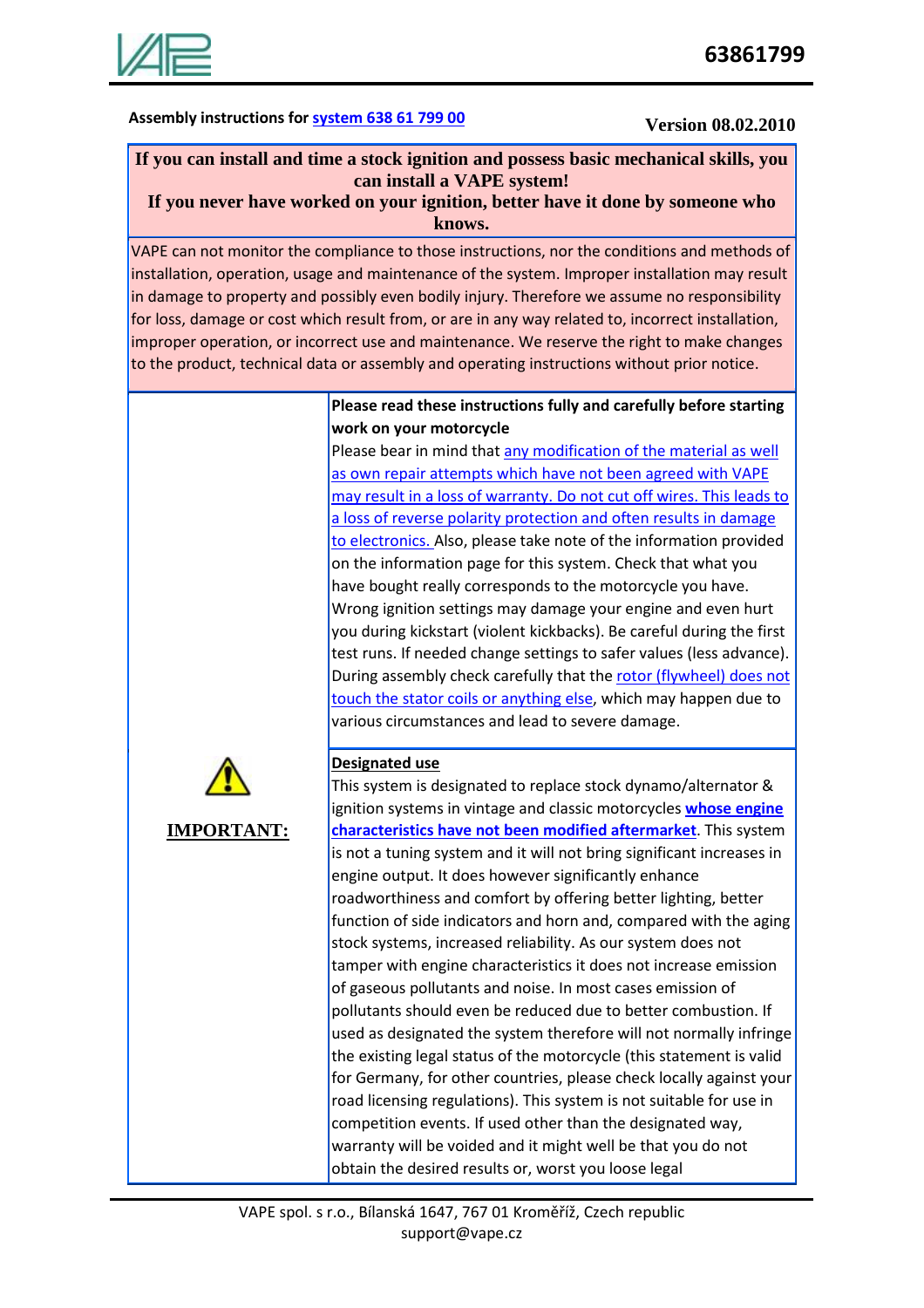

roadworthiness. **The charging system is only suitable for use with rechargable 12V (6V systems 6V) lead-acid batteries** with liquide electrolyte or sealed lead-acid batteries, AGM, Gel. It is not suitable for use with nickel-cadmium, nickel-metal-hydride, lithium-ion or any other types of recharchable or non rechargable batteries. This is a **replacement system and not a copy of the stock material**. The parts in this system therefore look different and might fit differently (notably ignition coil and regulator) requiring some adaptation by you. **During assembly imperatively start with assy of engine based parts** to see that those really fit before you start fitting the external parts. In many cases customers assemble those first and thereby often modify them in breach of warranty which renders them unfit for renewed sale. Replacing old ignition systems is not a matter of taking something from a supermarket shelf as there have been very many types, versions and possibly unknown aftermarket modifications which harbour plenty of room for error. Our systems are **NOT tested for use with third party electronic devices (such as GPS, mobile phones, LED lighting etc)and may cause damage to such parts.** Possibly existing electronic tachometers will not work with the new system. Read our information for suitable solutions. Possibly existing safety switches and electronic valve controls are not supported. It might be that your motorcycle was originally equipped with an ignition that did limit top speed for legal reasons. The new system does not have such a facility, so check your legal situation beforehand. If you have no expertise for the installation have it done by an expert or at a specialist's workshop. Improper installation may damage the new system and your motorcycle, possibly even lead to bodily harm. Before you order a system, please check whether a puller tool for the new rotor is included in the kit. If not, better order it at the same time. You might want to order light bulbs, fuse, horn, flasher unit etc. Never use anything other than the recommended puller tool to pull the new rotor again. Damage to the rotor as a result of use of other tools or methods is not covered by warranty. The rotor is sensible to blows (including during transport). Before assembly, please always check for damage (on rotor without magnet plastification try to push the magnets aside with your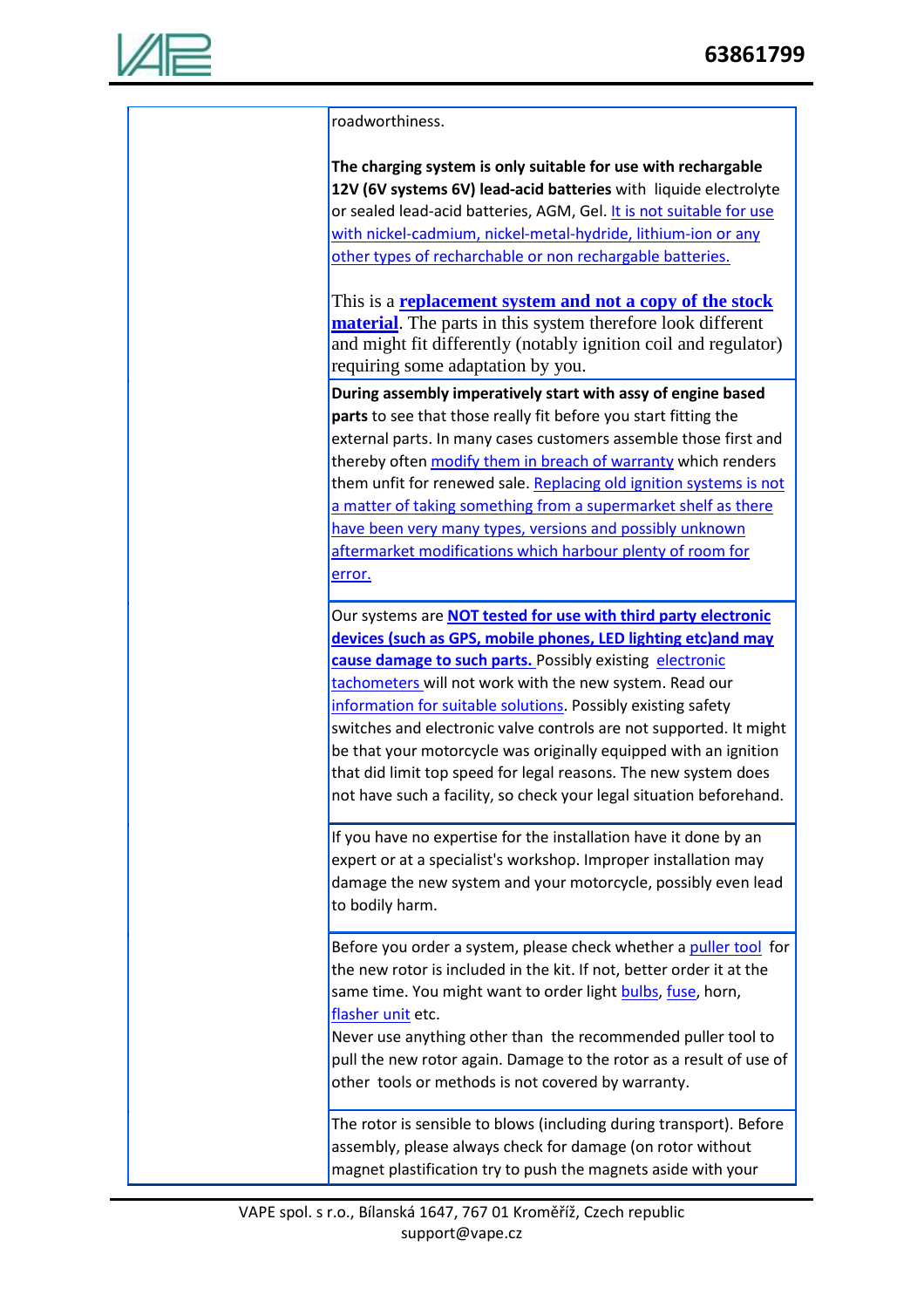

|          | fingers). After impact the glued in magnets might have broken      |
|----------|--------------------------------------------------------------------|
|          | loose, sticking to the rotor solely by magnetic force, so that one |
|          | does not notice right away. During engine run the damage would     |
|          | be considerable. Before placing the rotor onto the engine, please  |
|          | make sure that its magnets have not collected any metal objects    |
|          | such as small screws, nuts and washers. That equally would lead    |
|          | to severe damage.                                                  |
|          |                                                                    |
|          | If you have access to the Internet, best view those instructions   |
|          | online. You get larger and better pictures by clicking onto them   |
| Internet | and possibly updated information. System list at                   |
|          | http://www.powerdynamo.biz                                         |



#### **You should have received those parts!**

Please observe that the sensor (pickup) is only loosely mounted by us, as you have to set its gap. Tighten the screws carefully after setting.



To pull the old rotor, you will need a puller tool M10x90 (part-no.: 70 80 899 90 **-Not provided!-**).

## **Notes on wiring:**

Experience shows that in the course of time nearly every motorcycle undergoes changes to its wiring. As a result, wire colours and wires themselves on your bike might differ to those we describe. In case of doubt, please consult the original wiring diagrams for MZ (e.g. on www.ostmotorrad.de).

Disconnect your battery and take it out of the motorcycle for the time of work. For driving without battery, please observe our information on driving without battery.

Disconnect all cables from your old generator, regulator, regulating relay and the ignition coils and remove those parts. You may pull your old rotor from the crankshaft by means of a puller screw M8x90.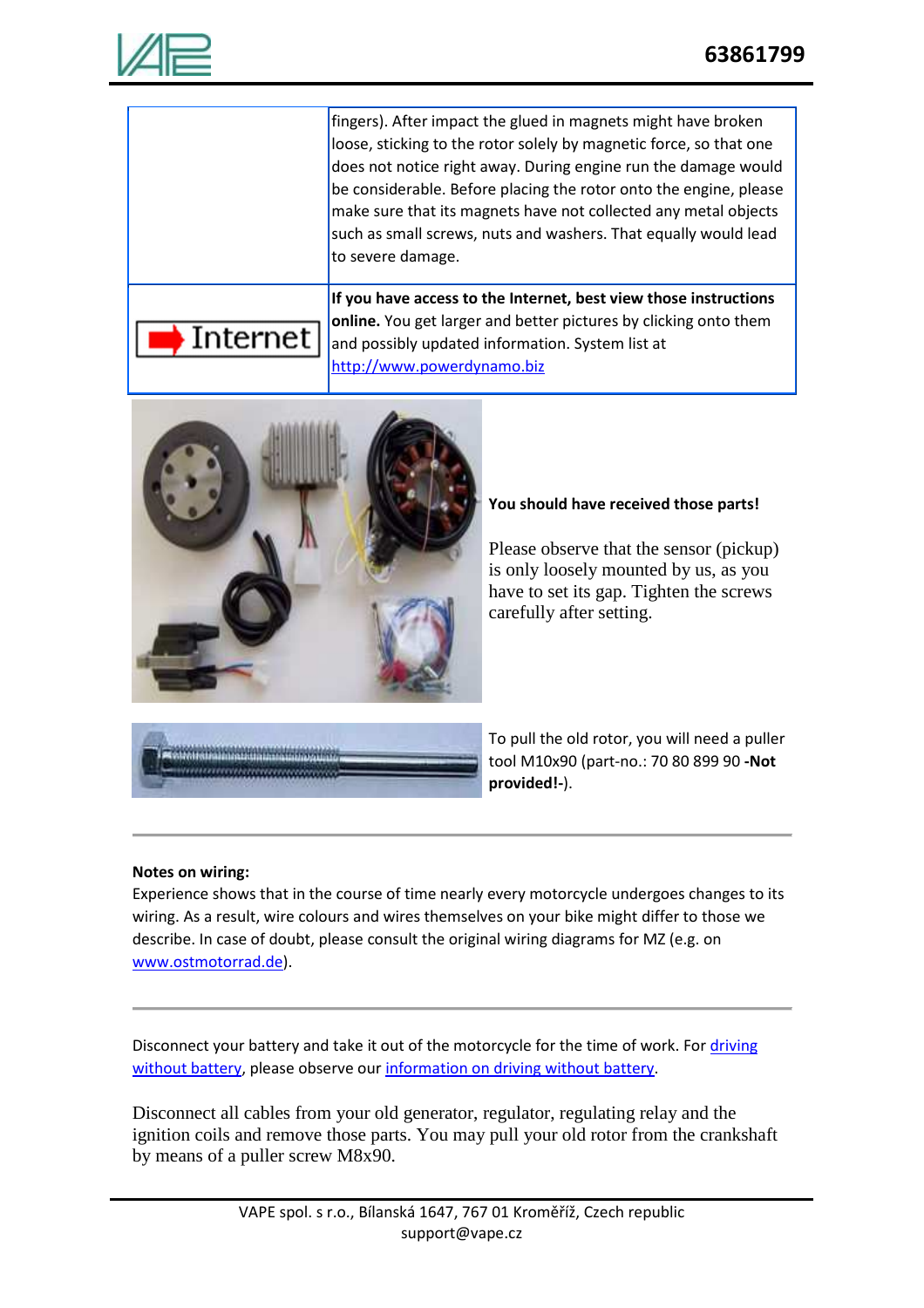

Check whether the neutral gear wire had been running through the pieces of harness you are going to remove. If so, if will get removed and you will have to install a new one.



**Note:** When you make use of the nonbattery option, you will need to install a high capacity condenser (22.000ï - 1/25) in place of the battery to smoothen the pulsing voltage. Otherwise your flasher unit will go heywire.

**Caution**: It might be that your local road traffic regulations demand the existence of a parking light facility (and hence battery).



Place the premounted stator unit onto the engine. The pickup module will show towards about 11 o'clock. It will fit however only in one position, so nothing can go wrong there.



Place the new rotor onto the crankpin. Make sure that the arresting pin sits in the rotor's groove and the rotor sits tighty on the shaft. To pull the rotor again (when needed) use a simple screw M12 as a puller.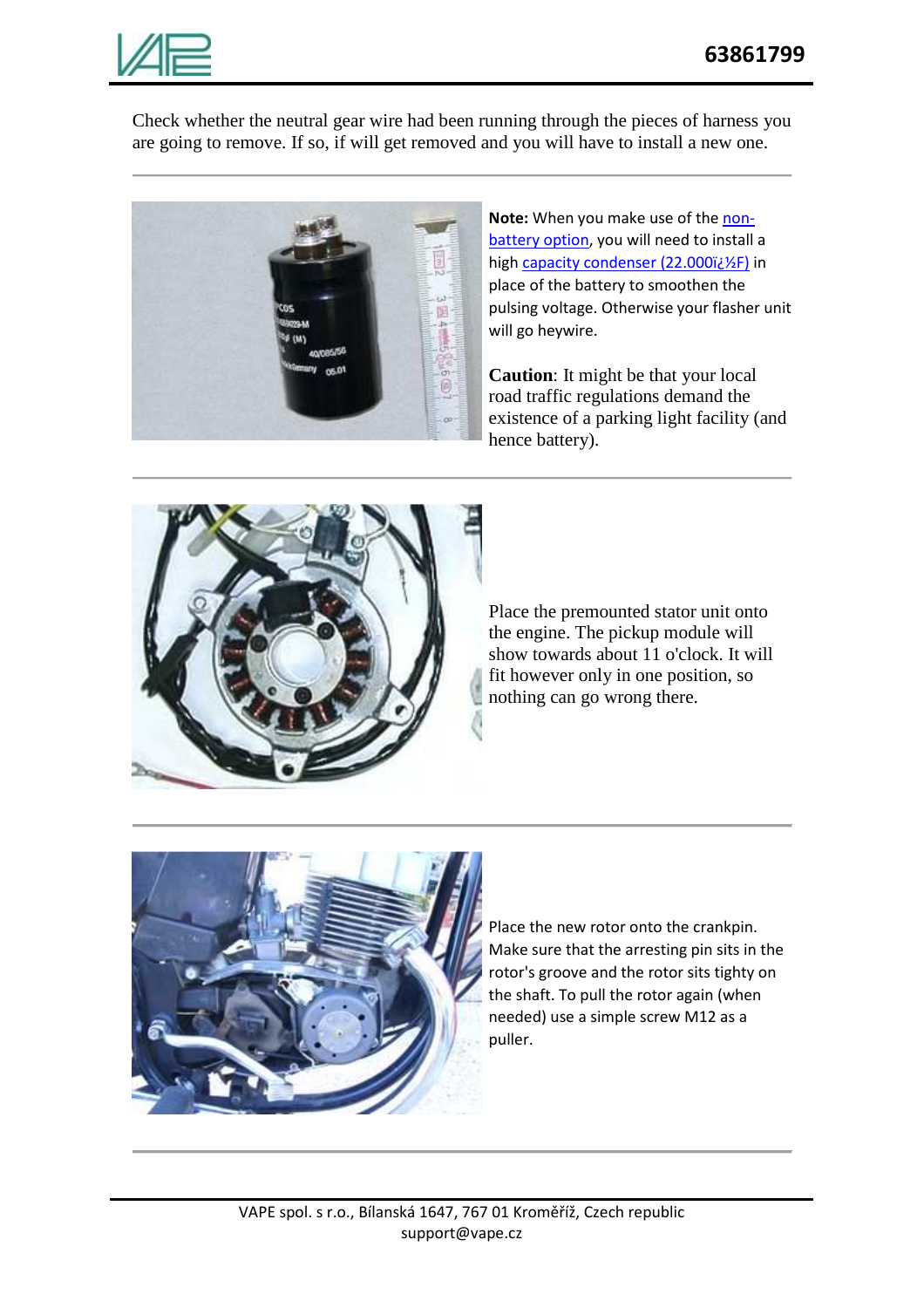



Turn the rotor slowly by hand and check clearance between the sensor and one of the rotor noses. This has to be ca. 0,4mm. You may adjust the gap by loosening the 2 holder screws of the sensor and shifting it a little.

Do not forget to tighten the 2 holder screws of the sensor carefully. If loose, the sensor will get into contact with the rotor and will be destroyed. It is a good idea to check secure fitment from time to time.

Check that the base plate for the pickup sits in its middle position. This position is highlighted by a marking. Normally that will do for timing. Should you need a different timing position, loosen the holderscrew of the plate and shift it accordingly. A shift clockwise will bring less advance, a shift anticlockwise more advance. Typically that should be 2.7mm before top dead center (BTDC)



Mount the regulator/rectifier unit somewhere on the bike, say where the old rectifier had been.



Fasten the new ignition coil with its holder at the frame under the tank. Try to put this coil as far as possible to the front (and away from the heat of the cylinders).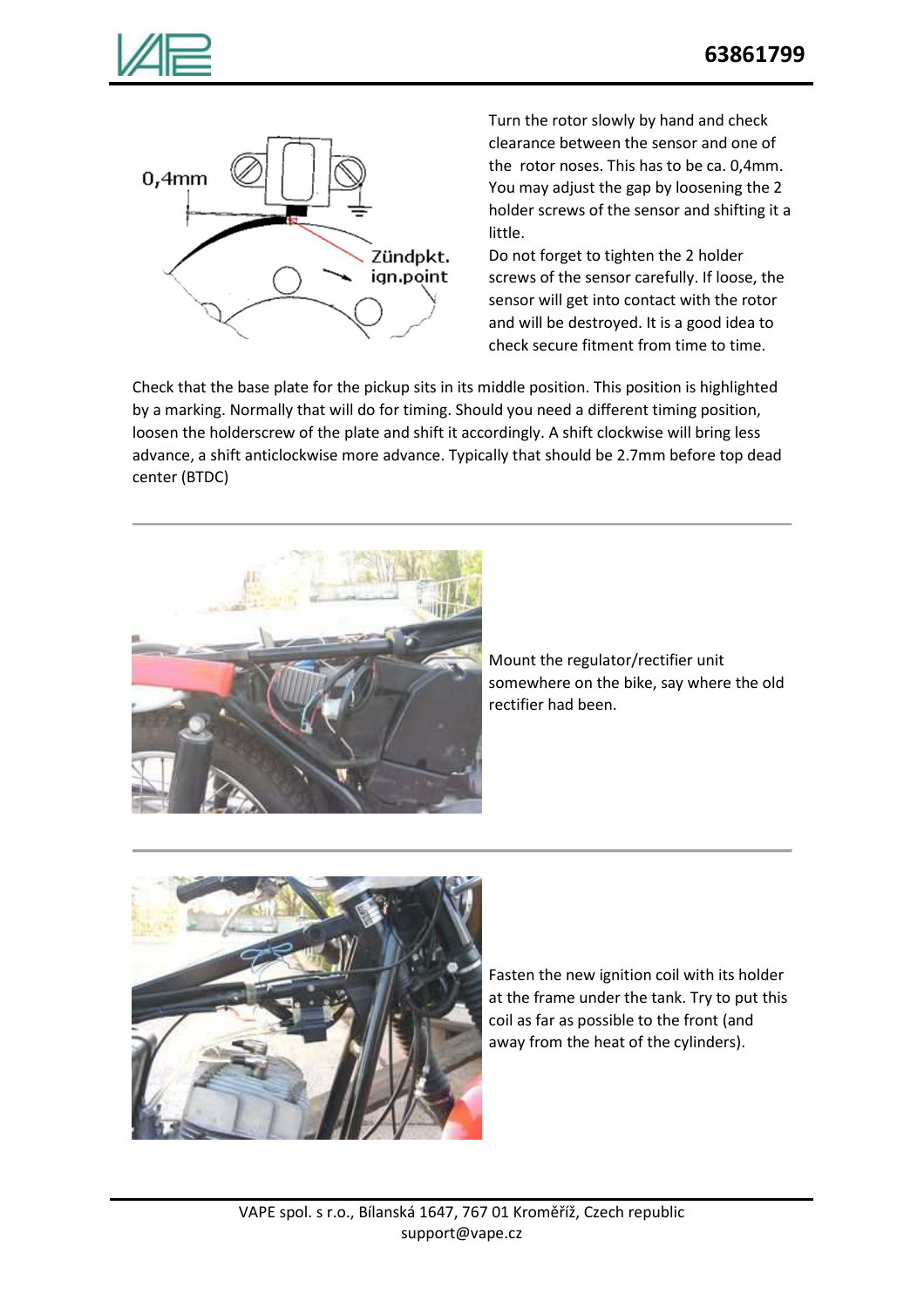

**Modify the existing wiring of your JAWA 638-640 as follows. This is important. If do you not do this the new regulator will be damaged and the system might not start!**



Disconnect the charge control light from ground (the red pilot light in the cockpit) and reconnect it to switched plus (pin 15 of the ignition lock). Should you want to drive without battery you need not do this change. In that case you will leave the green/red wire from the new regulator (see below) unconnected as the charge control will not light anyway due to the missing battery.



Disconnect the engine stop switch at the righthandside of the handlebar from plus and reconnect it to ground.

The other wire from the switch, formerly running to the ignition coils will remain, it will be reused and connected to the blue wire of the new ignition coil.

You have to switch now reversly. "ON" is now "OFF" - and vice versa!

Connect the parts as shown in the respective wiring diagram! For our standard DC regulator (95 22 699 06), use the wiring diagram  $72xk12$ : For our DC regulator with built in smooting condenser (73 00 799 50), use additional the wiring diagram reg 102:

 $*$  the generator's wiring that leads to the ignition coil have not been put onto the wire terminal. To facilitate wire exit through the often small openings in the engine casing, the plastic plug of You should place the plug there only once all has been properly installed on the engine side.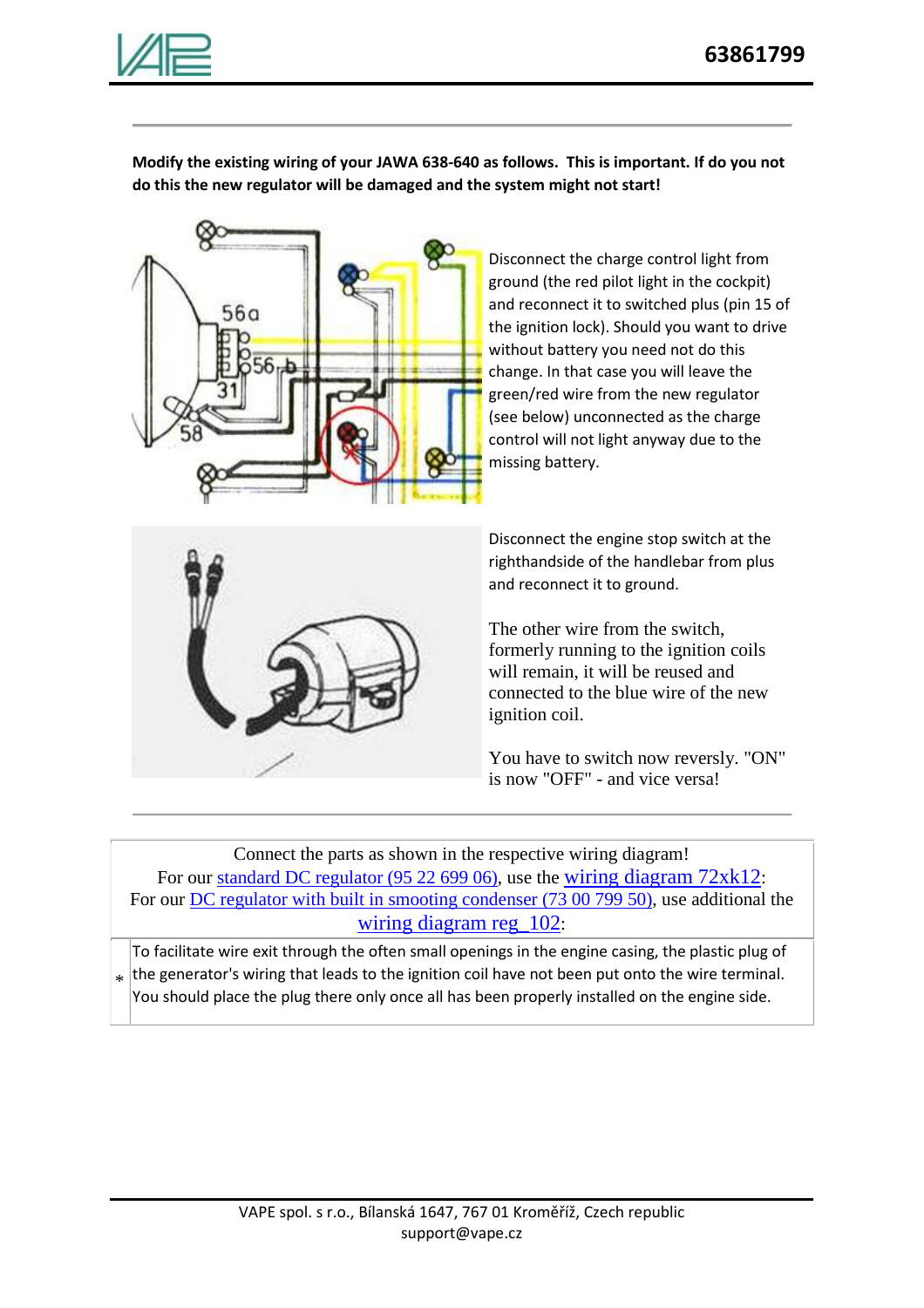

\*

\*

generator ...

terminal ...



Look for the ignition coil with its female plug and the three wires (red, yellow and white).

Put the provided 4-position plug housing onto this plug and insert the three wires (red, yellow and white) from the generator. Make sure that the terminals engage securely in the housing and that you connect:

- red to red
- yellow to yellow
- white to white

Should you need (or want) to get the terminals out of the plug housing again, enter a paper clip from front next to the terminals and push the little barb aside. Than pull the wire out.

# **Connecting VAPE alternator to lighting circuit (via regulator):**



The 2 black wires running from the stator coil carry the voltage for lights, horn, flashers etc. They have nothing to do with ignition.

This voltage (something between 10 and 50 volts AC) has however to be stabilized (regulated) and for most uses rectified into direct current (DC) as it primarily is alternating current (AC).

# **For this we offer 2 different regulators:**

**Attention:** Any confusion between plus and minus (with the DC versions) leads to immediate destruction of the regulator. This will not constitute a warranty case as it is negligence! One can recognize a burnt regulator mostly by its sharp smell.

**Regulator type 1:** with standard DC regulator (95 22 699 06), use the wiring diagram 72xk12:

|                       | N<br>f  |
|-----------------------|---------|
| Regler /<br>Regulator | d<br>ir |

The two black cables leading from the

The new brown cable with the round eye

he new regulator/rectifier has a compact plug with 6 positions, of which *one* is not used. A emale plug cover fitting to this plug is lelivered. Into this female plug you have to nsert the following wires (which have terminals hat snap into the plug):

... connect to pins 1/4 of the new regulator (from there equally black wires lead inside the unit). It does not matter which wire connects to which of the both terminals (1/4) as they carry alternating current.

... connects pin 3 of the regulator unit (from there equally a brown wire goes inside the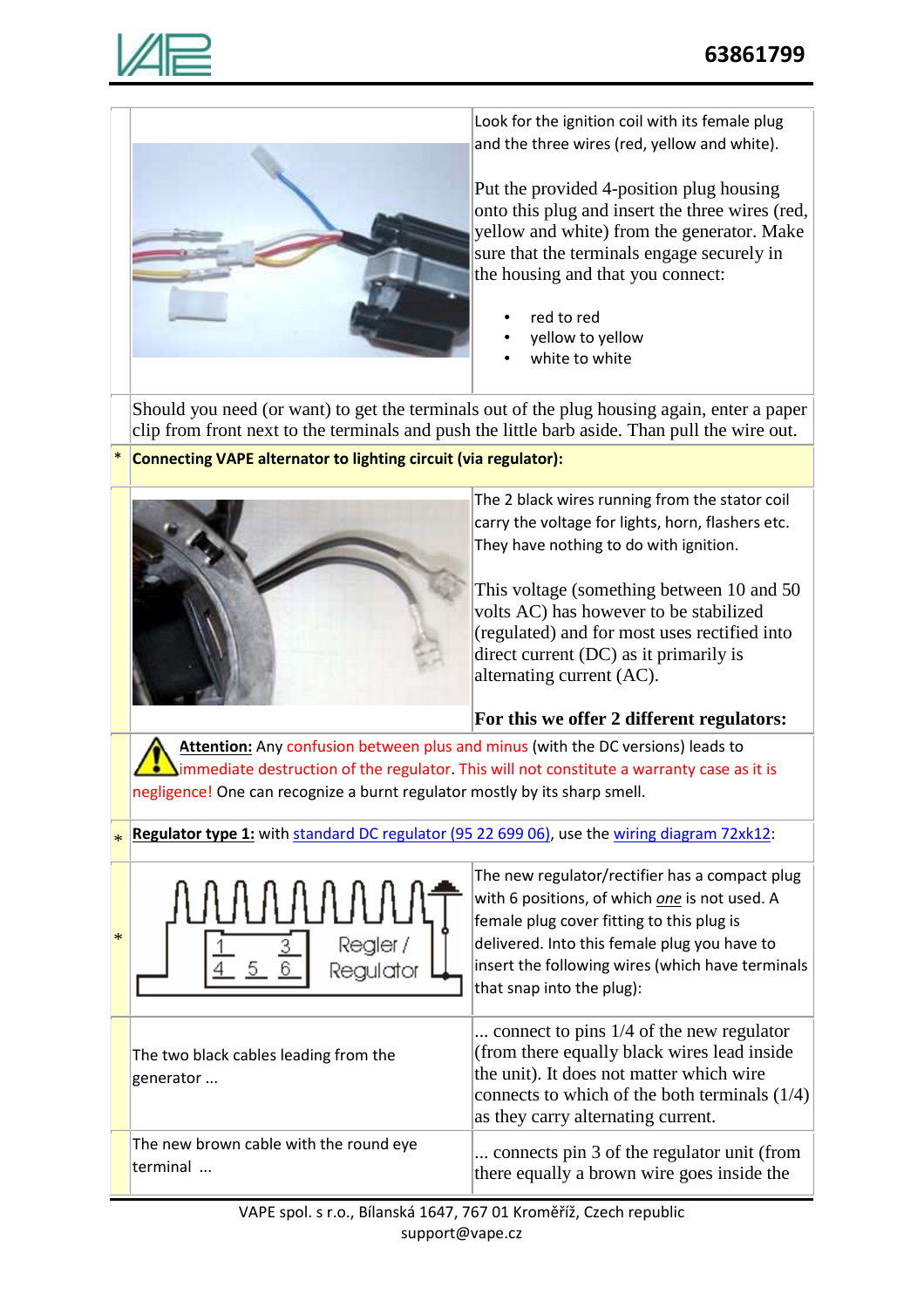

|        |                                                                                                                                                                                                             | unit) with the negative pole of the battery or<br>(in case you drive without battery) to ground<br>(chassis).                                                                                                                                       |  |  |
|--------|-------------------------------------------------------------------------------------------------------------------------------------------------------------------------------------------------------------|-----------------------------------------------------------------------------------------------------------------------------------------------------------------------------------------------------------------------------------------------------|--|--|
|        | The new red cable with the round eye<br>terminal<br><b>Take care:</b>                                                                                                                                       | connects to pin 5 of the new regulator<br>(from there equally a red wire goes inside)<br>the unit). Here your regulated positive<br>voltage comes out to connect to battery plus,<br>or (in case you drive without battery) to the                  |  |  |
|        | Wrong polarity will damage the electronics!                                                                                                                                                                 | voltage input terminal of the main switch<br>(ignition lock, German bikes: pin 51/30).                                                                                                                                                              |  |  |
|        | Make sure that you have a 16A-fuse between battery and vehicle circuitry.                                                                                                                                   |                                                                                                                                                                                                                                                     |  |  |
|        | The green/red wire at pin 6 of the new<br>regulator                                                                                                                                                         | is for the charge control light. You<br>connect there the wire that formerly did run<br>from the control light to the original<br>regulator.                                                                                                        |  |  |
|        |                                                                                                                                                                                                             | Sure that this control only functions with a                                                                                                                                                                                                        |  |  |
|        | <b>Remark:</b><br>Until November 2007 this wire has been a                                                                                                                                                  | battery present. Should you drive without                                                                                                                                                                                                           |  |  |
|        | single wire outside the compact plug.                                                                                                                                                                       | battery but still connect the wire, you will<br>see that the light glows even as the generator<br>generates voltage. So without battery, do not<br>connect it.                                                                                      |  |  |
|        | The charge light control function is based on a transistor switch and is an additional function.                                                                                                            |                                                                                                                                                                                                                                                     |  |  |
|        | Even if that should fail, the regulator might still be in ok working condition. Simple check: have<br>the engine running, turn lights on, disconnect the battery. If you have bright lights the unit is ok. |                                                                                                                                                                                                                                                     |  |  |
| $\ast$ | Regulator type 2: with DC regulator with built in smooting condenser (73 00 799 50), use<br>additional the wiring diagram reg 102:                                                                          |                                                                                                                                                                                                                                                     |  |  |
|        |                                                                                                                                                                                                             |                                                                                                                                                                                                                                                     |  |  |
|        |                                                                                                                                                                                                             | the 2 black (sw) wires are the AC input<br>from the alternator (as it is AC it does<br>not matter which black to which black)<br>the red (rt) wire is the 12V DC output<br>plus<br>the brown (br) wire is gound, internally<br>connected to housing |  |  |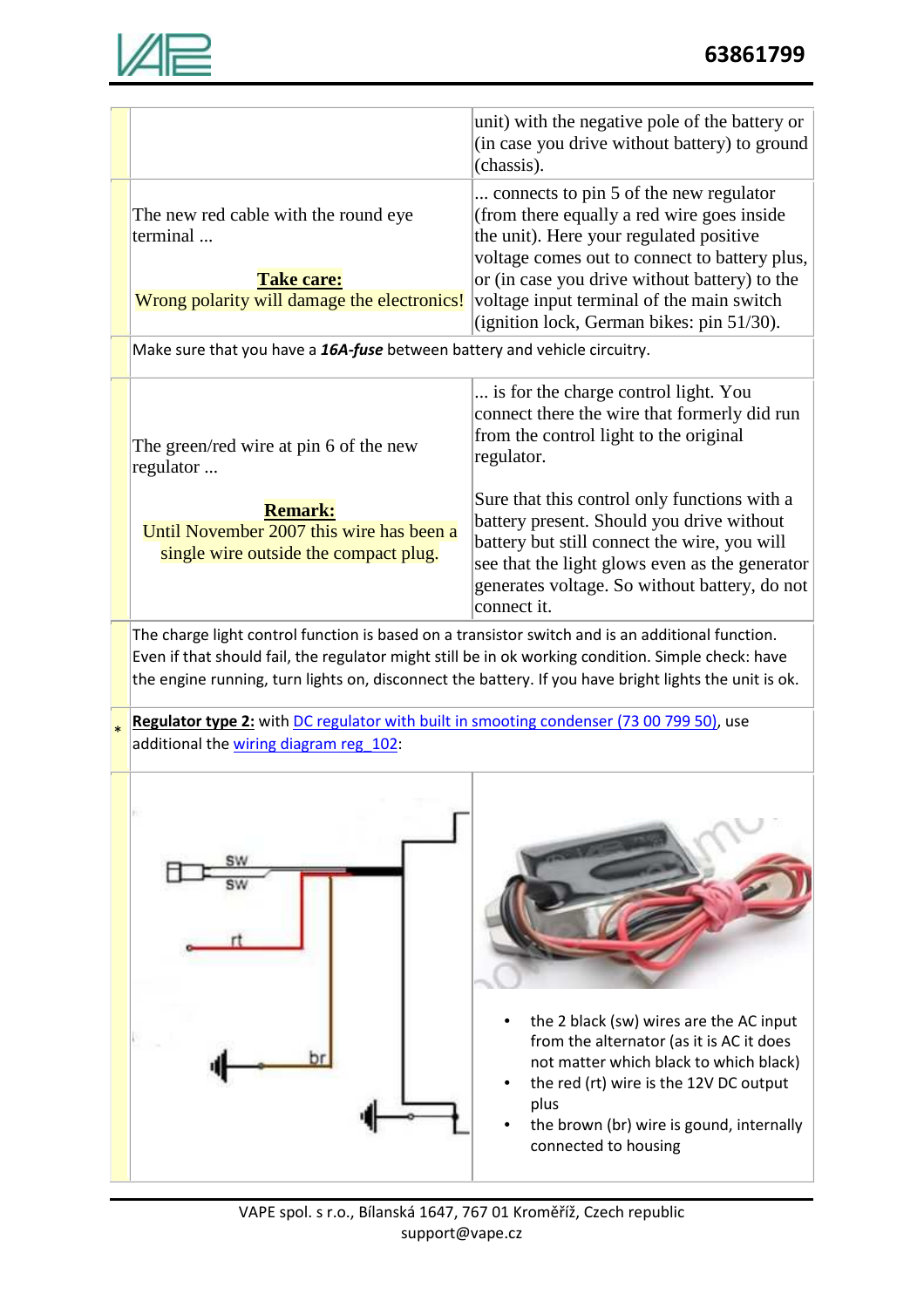

|        |                                                                                                                                                                                              | Connected to ground - it will stop ignition!                                                                                                                                                                                                                               |
|--------|----------------------------------------------------------------------------------------------------------------------------------------------------------------------------------------------|----------------------------------------------------------------------------------------------------------------------------------------------------------------------------------------------------------------------------------------------------------------------------|
| $\ast$ | Remains the blue (sometimes blue/white)<br>wire at the ignition coil. This is the kill (cut-<br>off) wire.<br><b>Note:</b>                                                                   | This type of wiring is used in motorcycles<br>which originally already had magneto<br>ignition and therefore switched off by<br>shortcircuiting against ground.                                                                                                            |
|        | Should you experience ignition failures,<br>disconnect as a first measure this blue wire.<br>In many cases that will permit you to get<br>mobile again (particulars see: technical<br>help)! | Those vehicles have by design a main lock<br>(or some kill switch) that connects a pin to<br>ground when in OFF position (German<br>bikes: pin 2). The blue(/white) wire of the<br>ignition coil will be connected here. In that<br>way the cut-off works like previously. |
| $\ast$ | Screw the high tension (ignition) cable                                                                                                                                                      | into the ignition coil and pull over the rubber<br>seal before mounting the coil (it will be easier).                                                                                                                                                                      |
|        | Please <b>do not use</b> any spark amplifying<br>cables, such as "Nology supercables" or "hot"<br>wire". This will disturb the system and<br>possibly damage it.                             | Please do use the cable arriving with the<br>pack and not any old cable.                                                                                                                                                                                                   |
|        | You will do yourself a favour to treat your bike to new spark plugs and spark plug sockets                                                                                                   |                                                                                                                                                                                                                                                                            |

(preferably some between 0-2kOhm). Plenty of problems are to be traced back to "apparently good" (even completely "brand-new") sparks plugs, terminals and cables.

**Do not use** spark plugs with an intern suppression resistor. NGK (e.g.) offered such spark plugs coded with an "R" (for resistor).





In our twin outlet coils both ends of the secondary go to the spark plugs.

Typical resistance between both exits is 6.2kOhm. Both exists fire at the same time (as many twin systems do). Sparks will be polarised however at a 180 degrees difference which might manifest when you strobe it.

Ignition will only work correctly if both plug terminals are connected. You may not test one side with the other open (not sitting on the mounted spark plug). This is because (effectively) each exit uses ground from the other. That means also that both plugs are working in serial, adding resistances, so better use low resistance spark plug (resistor) sockets and make sure they are good. If in doubt, measure resistance on a **hot** socket (warm it up before measuring).

Is the flow from ground of one side via spark plug there, via coil, to the other spark plug and its ground interrupted you get no spark - on neither side. If you really want to test only one side, put the HT wire of the other to ground (earth it) than it will work. Sometimes a coil deprived of its ground from the other side searches for a substitute - with some solid fireworks around it to the chassis.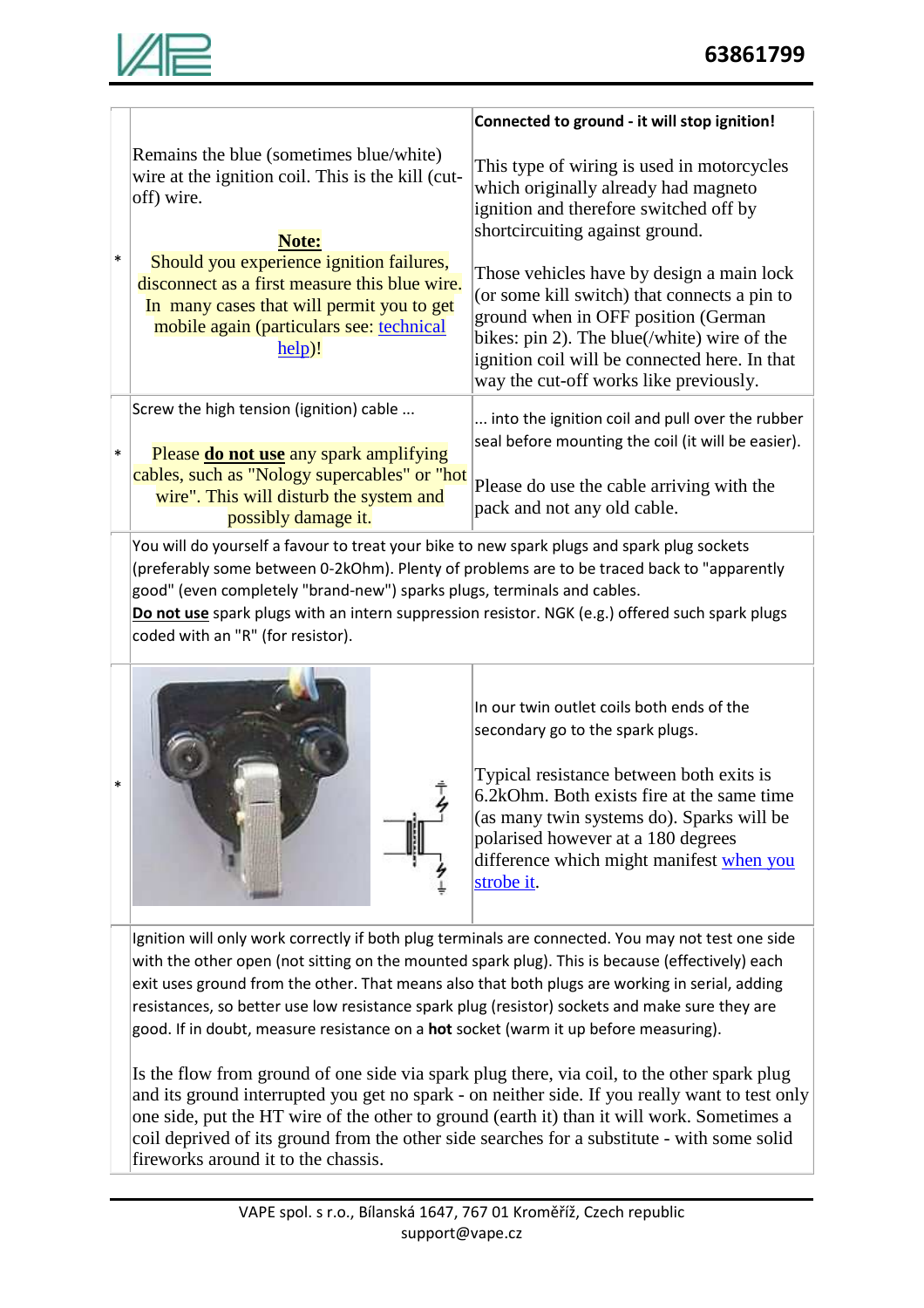

\*

#

Finally - **and before installing the battery and before the first kickstart** - please recheck carefully all connections and fitments against the wiring diagram. Do check battery and light bulbs for correct voltage (12V).

Should something not work, please consult our trouble-shooting guide on our homepage. As a first step disconnect the blue wire from the coil and re-test.

\* **IMPORTANT:** During **crank shaft repair** the dynamo shaft is often machined and gets shorter. The result is a rotor sitting lower, possibly touching now with its rivets the stator coil. The result is a destroyed stator and ignition failure.

For more detail and how to check see (online) here.

## **Important safety and operating information**

Safety first! Please observe the general health and safety regulations motor vehicle repair (MVR) as well as the safety information and obligations indicated by the manufacturer of your motorcycle.

# The timing marks on the material are for general guidance only during first installation. Please check after assembly by suitable means (stroboscope) that settings are correct to prevent damage to the engine or possibly even your health. You alone are responsible for the installation and the correctness of settings.

Ignition systems generate high tension! With our material right up to 40,000 Volts! This may, if handled carelessly, not only be painful, but outrightly dangerous. Please do keep a safe distance to the electrode of your spark plug and open high tension cables. Should you need to test spark firing, hold the spark plug socket securely with some well insulating material

# and push it firmly to solid ground of the engine block. Never pull sparkplug caps when engine is running. Wash your vehicle only with engine at

standstill and ignition off.

# Should you have received in the kit HT cables with a fixed rubber boot(which does not contain a resistor) you might have to use spark plugs with an inbuilt resistor (or replace the cap with one containing a resistor) to comply with your local laws.

# After installation, please check tightness of all screws, even those preinstalled. If parts get loose during run, there will be inevitably damage to the material. We pre-assemble screws only loosely.

Give the newly installed system a chance to work, before you start to check and test values, or what is worse apply changes to it.

Our parts have been checked before delivery to you. You will not be able to check much anyway. **At any rate do refrain from measuring the electronic components (such as ignition coil, regulator and advance unit). You risk severe damage to the inner electronics there. You will not get any tangible results from the operation anyway.** Bear in mind that also your carburetor, your spark plugs and spark plug sockets (even if completely new) might be

the reason for malfunction. The general experience with our systems is that the carburetor will have to be re-adjusted to lower settings. Should the system not start after assembly, first disconnect the blue (or blue/white) cut-off wire directly at the ignition coil (or in some cases advance unit) to eliminate any malfunction in the cut-off circuitry. Check ground connections carefully, make sure there is a good electrical connection between frame and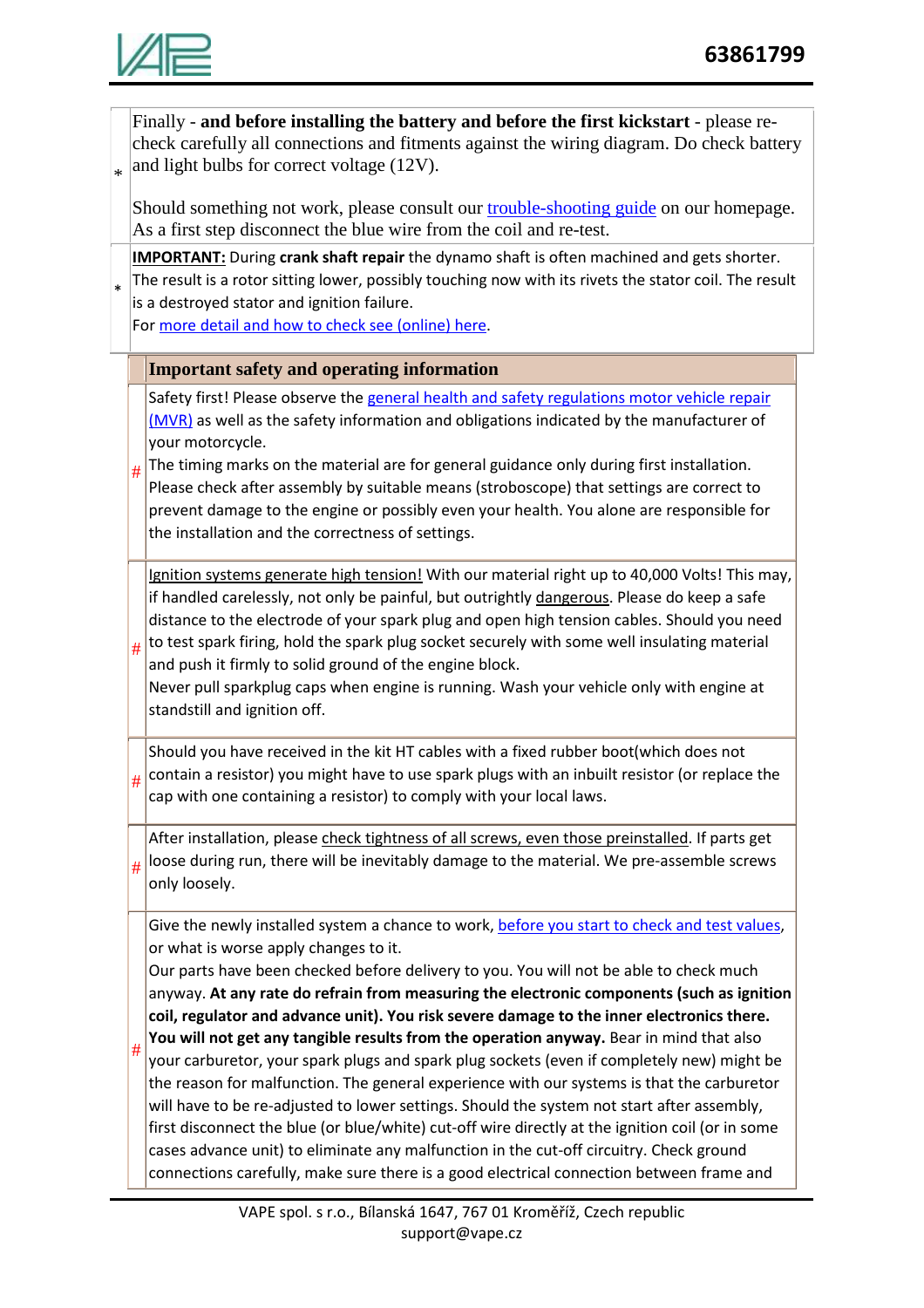

|   | engine block.                                                                                                                                                                  |  |  |  |
|---|--------------------------------------------------------------------------------------------------------------------------------------------------------------------------------|--|--|--|
|   | In case of troubles, please consult our Knowledge Base first before you send off the material                                                                                  |  |  |  |
|   | to us for checking                                                                                                                                                             |  |  |  |
|   |                                                                                                                                                                                |  |  |  |
|   | The spark of classic, points based ignition systems has with about 10,000 Volts                                                                                                |  |  |  |
|   | comparatively little energy and looks therefore yellow and fat (which however makes                                                                                            |  |  |  |
|   | it highly visible). The spark from our system is a high energy spark with up to 40,000                                                                                         |  |  |  |
| # | Volts and therefore is needle thin focused in form, and blue in colour, which makes it<br>not so visible. Furthermore you get spark only at kick-start operated speeds and not |  |  |  |
|   | by pushing the kick-lever down slowly with your hand (as you might get with battery                                                                                            |  |  |  |
|   | based ignitions).                                                                                                                                                              |  |  |  |
|   | Systems using a twin outlet ignition coils have a few peculiarities. Please observe that during                                                                                |  |  |  |
|   | tests on one side, the other has either to be connected to an fitted spark plug or securely                                                                                    |  |  |  |
| # | earthed/grounded. Otherwise there will be no spark on either side. Also with such open                                                                                         |  |  |  |
|   | exits long and dangerous sparks may fly all over the coil.                                                                                                                     |  |  |  |
|   |                                                                                                                                                                                |  |  |  |
|   | Never do electric arc welding on the bike without completely disconnecting all parts                                                                                           |  |  |  |
|   | containing semiconductors (ignition coil, regulator, advance) stator and rotor need not be                                                                                     |  |  |  |
| # | taken off. The same is true for soldering. Before touching electronics disconnect the                                                                                          |  |  |  |
|   | soldering iron from mains! Never use copper putty on spark plugs.                                                                                                              |  |  |  |
|   | Electronics are very sensitive to wrong polarity. After work on the system, do check correct                                                                                   |  |  |  |
|   | polarity of the battery and the regulator. Wrong polarity creates short circuits and will                                                                                      |  |  |  |
|   | destroy the regulator, the ignition coil and the advance unit. As a rule, wiring will always be                                                                                |  |  |  |
| # | colour to colour. Instances, where colour jumps between wires are expressly mentioned in                                                                                       |  |  |  |
|   | our instructions.                                                                                                                                                              |  |  |  |
|   |                                                                                                                                                                                |  |  |  |
|   | When you handle the new rotor, take care not to damage its magnets. Refrain from direct                                                                                        |  |  |  |
| # | blows to the circumference of the rotor. When transporting never put the rotor over the                                                                                        |  |  |  |
|   | stator. Observe our information relative to transport of the material.                                                                                                         |  |  |  |
|   | Do not use spark plug sockets with a resistance of more than 5kOhm. Better use 1 or 2kOhm                                                                                      |  |  |  |
|   | ones. Bear in mind that spark plug sockets do age and thereby increase their internal                                                                                          |  |  |  |
|   | resistance. Should an engine start up only when cold, a defective spark plug socket and/or                                                                                     |  |  |  |
| # | spark plug is very probably the cause. In case of problems check high tension cables too.                                                                                      |  |  |  |
|   | Never use carbon fibre HT-cables, never use so called "hot wires" which promise to increase                                                                                    |  |  |  |
|   | spark.                                                                                                                                                                         |  |  |  |
|   |                                                                                                                                                                                |  |  |  |
| # | It is a good idea to cover the rotor in a thin layer of oil to reduce the risk of corrosion.                                                                                   |  |  |  |
| # | Never use a claw puller or a hammer to disengage the rotor. Its magnets might become                                                                                           |  |  |  |
|   | loose in the event. We offer a special puller for disengaging the new rotor again (see                                                                                         |  |  |  |
|   | assembly instruction)!                                                                                                                                                         |  |  |  |
|   | Should the motorcycle not be in use for some longer period, please disconnect the battery                                                                                      |  |  |  |
|   | (so existing) to prevent current bleeding through the diodes of the regulator. Though, even a                                                                                  |  |  |  |
| # | disconnected battery will empty itself after a while.                                                                                                                          |  |  |  |
|   |                                                                                                                                                                                |  |  |  |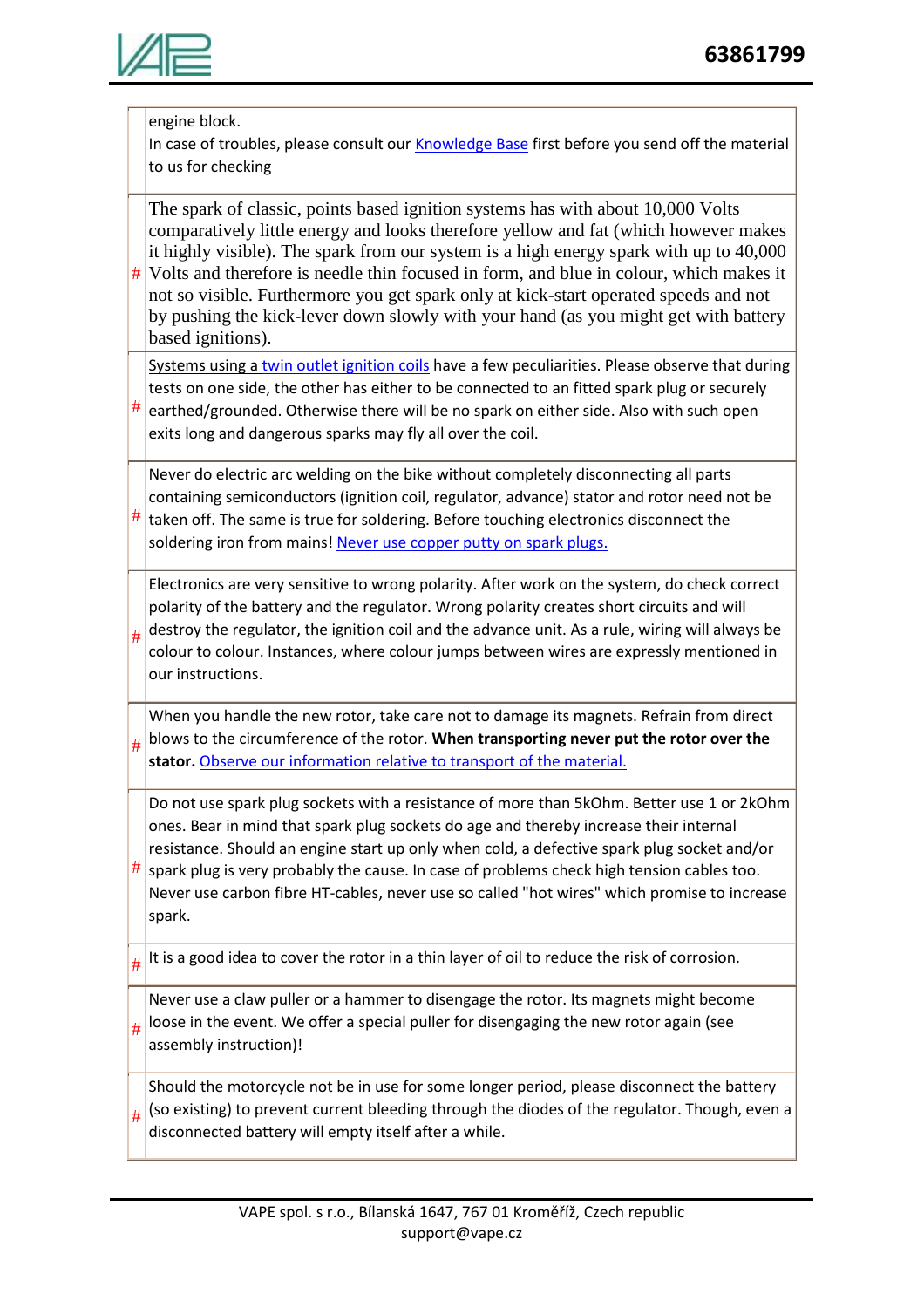

#

Please do observe these remarks, but at the same time, don't be afraid of the installation process. Remember, that before you, thousands of other customers have successfully installed the system.

*Enjoy driving your bike with its new electric heart!*